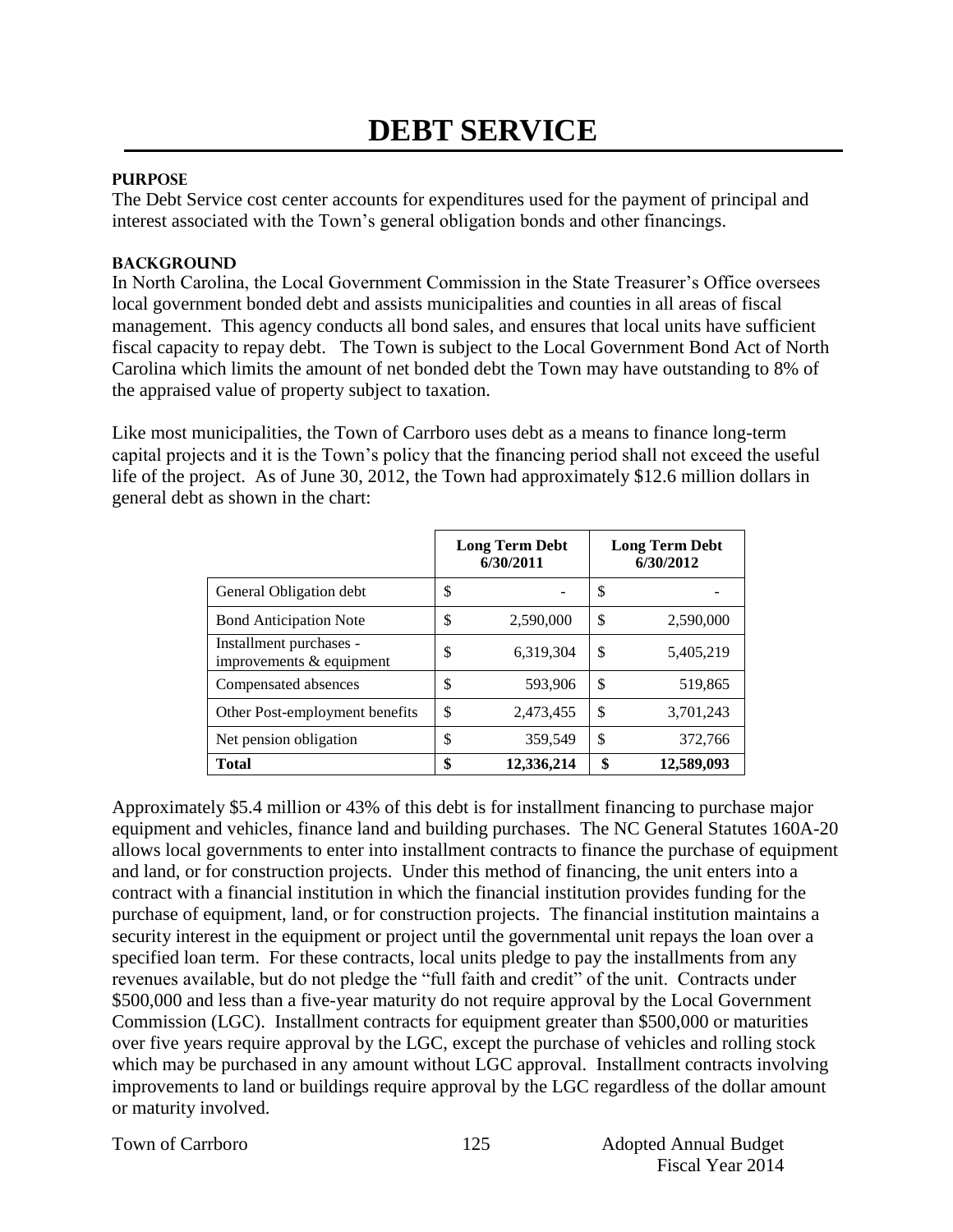In January 2013 the Town issued \$4.6 million of general obligation bonds for construction of sidewalks and greenways. These general obligation bonds were authorized by the voters in November 2003. The Town began construction of projects in FY 2005-06 by issuing a series of bond anticipation notes requiring only interest payments until the issuance of the general obligation bonds in January 2013. General obligation bonds are collateralized by the full faith, credit, and taxing power of the Town and generally allow for longer term loan terms than other types of financing (up to 20 years) and require a lower interest rate than other types of financing.

Other long term debt noted above includes reserves for compensated absences which is the amount the Town owes for future payments for employee vacation. Net pension obligations represent the annual required contribution for retirement benefit to law enforcement officers.

### **Current AND FUTURE Debt**

Below is a list of the current installment and general obligation bond debt for improvements and equipment at June 30, 2012 with the addition of the general obligation bonds.

| <b>Description</b>                       |    | <b>Balance at</b><br>6/30/2012 | <b>Balance at</b><br>6/30/2013<br><b>Estimated</b> |           |  |  |
|------------------------------------------|----|--------------------------------|----------------------------------------------------|-----------|--|--|
| <b>Public Works Land</b>                 | \$ | 281,240                        | \$                                                 |           |  |  |
| <b>Century Center</b>                    | \$ | 1,026,492                      | \$                                                 |           |  |  |
| MLK/Hillsborough Rd. Park                | \$ | 58,156                         | \$                                                 |           |  |  |
| <b>Adams Tract</b>                       | \$ | 280,000                        | \$                                                 |           |  |  |
| Fire Sub-Station                         | \$ | 2,708,333                      | \$                                                 | 2,491,666 |  |  |
| Vehicle & Equipment (BB&T 7yr 2008)      | \$ | 278,776                        | \$                                                 | 143,570   |  |  |
| Vehicle & Equipment (SunTrust-FY2010)    | \$ | 249,272                        | \$                                                 | 125,741   |  |  |
| Vehicle & Equipment (SunTrust-FY2011)    | \$ | 285,794                        | \$                                                 | 191,995   |  |  |
| Vehicle & Equipment (BB&T 5yr 2012)      | \$ | 237,156                        | \$                                                 | 179,280   |  |  |
| TOTAL INSTALLMENT FINANCING              |    | 5,405,219                      | \$                                                 | 3,132,252 |  |  |
|                                          |    |                                |                                                    |           |  |  |
| <b>Bond Anticipation Note</b>            |    | 2,590,000                      | \$                                                 |           |  |  |
| GO Sidewalk & Greenways Bond Series 2013 | \$ |                                | \$                                                 | 4,600,000 |  |  |
| TOTAL INSTALLMENT & GO DEBTI             | \$ | 7,995,219                      | \$                                                 | 7,732,252 |  |  |

Since June 2012, the Town has retired some higher interest rate debt prior to scheduled maturity. The following debt has been paid off: Public Works Land, Century Center, MLK/Hillsborough Rd. Park, and Adams Tract. This has resulted in a reduction in outstanding principal balance and the associated annual debt service of \$373,271. The overall net reduction in debt service for FY 2013-14 is \$77,538.

Except for installment financing for vehicles and equipment, the Town does not anticipate acquiring any additional major debt in the next three to five years.